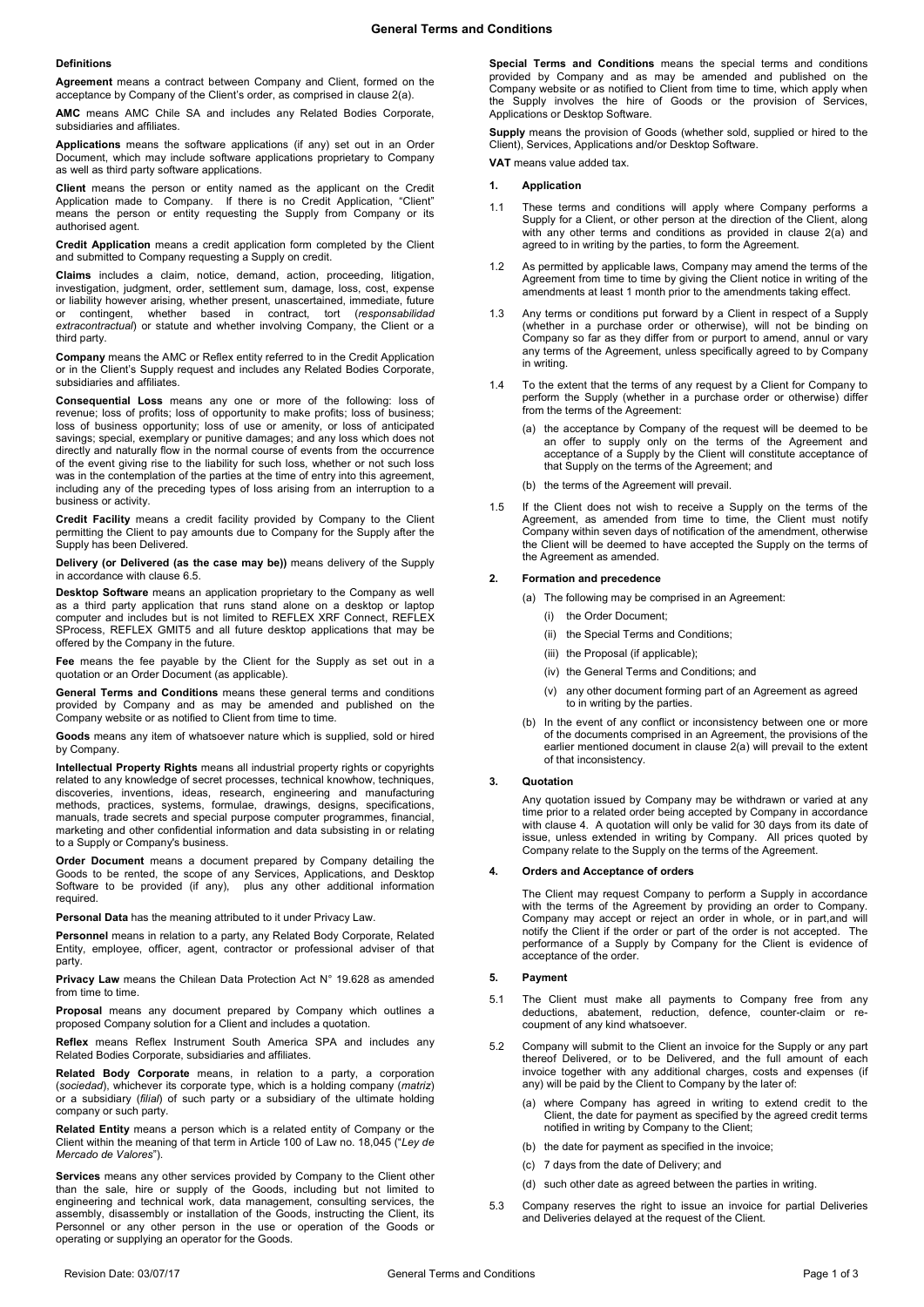# **General Terms and Conditions**

- 5.4 Company may, with prior written notice to the Client, offset any amount due from Company to the Client against any amount due from the Client to Company, whether in connection with the Supply or otherwise.
- 5.5 Where Company agrees to extend credit to the Client, the Client must make payments when so required to ensure the total amount outstanding from time to time remains within the credit limit determined by Company.
- 5.6 Company may, with the prior written consent of the Client, increase the Fee every 12 months from the first of July and at such other times agreed between the parties.

# **6. Delivery**

- 6.1 The time within which Company may advise the Client that it will make Delivery of the Supply will be regarded as a best estimate, but will not be guaranteed and may be subject to extension to cover delays caused by or contributed to by weather, industrial action, manufacturers or suppliers, fire or any other cause beyond the control of Company. No responsibility, liability or Claim will be accepted by Company for the consequences of any such delay(s) beyond the Company's reasonable control.
- 6.2 If, as a result of causes beyond Company's reasonable control, Company determines that it will not be able to deliver all or part of the Supply within a reasonable timeframe, either party may terminate the relevant Agreement. Company agrees to indemnify the Client for the direct additional costs incurred as a result of such termination, and otherwise both parties release each other from any Claims in relation to the Agreement and in respect of the termination.
- 6.3 Delivery of the Supply may be effected as a whole, or in separate parts with prior agreement of the parties
- 6.4 If the Client requests Company to delay Delivery of any or all of the Goods, Company may agree to store the Goods, with such storage to be at the Client's expense.
- <span id="page-1-0"></span>6.5 Where applicable, Company will deliver the Goods to the Client in accordance with the Agreement or, if not specified or otherwise agreed by Company in writing, by delivering the Goods ex works (as that term is defined in the Incoterms 2010) or such other location within Chile as nominated by Company acting reasonably (**Delivery Point**).
- 6.6 If the Delivery Point is Company's premises, the Client must remove the Goods from the Delivery Point within 14 days of the date of Delivery.

#### **7. Inspection**

- 7.1 The Client must inspect the Supply as soon as practicable on Delivery.
- <span id="page-1-2"></span>7.2 Subject to clause [8,](#page-1-1) no Claim for shortages or damages or defective Supply may be made against Company unless written notice of such claim is received by Company within 3 days after Delivery. Upon such notice Company reserves the right to rectify any shortage or damages or defective Supply at its own expense and within reasonable time after notification by the Client.
- 7.3 Subject to clause [8,](#page-1-1) if the Client fails to notify Company in accordance with clause [7.2,](#page-1-2) the Client will be deemed to have accepted the Supply.

#### <span id="page-1-1"></span>**8. Warranties and Exclusions**

- 8.1 Subject to any warranties which are implied by law and cannot otherwise be excluded, Company excludes all other warranties, guarantees, terms, conditions or liability in relation to the Supply.
- 8.2 To the extent that Company's liability cannot be excluded by law, Company's liability with respect to the Supply will be limited to any one or more of the following as determined by Company in its absolute discretion:
	- (a) the cost of replacing the Goods or resupplying the Services; or
	- (b) the cost of having the Goods repaired or Services resupplied.
- 8.3 The Client agrees that it has made its own enquiries as to the suitability of the Supply (or any part of the Supply) for the Client's intended use and the Client has not relied upon any statement, representation or information provided by or on behalf of Company in respect of the Supply (including the use of the Supply).
- 8.4 The Client agrees to take all reasonable steps to mitigate any loss or damage it suffers or incurs.

### <span id="page-1-6"></span>**9. Limitation of liability**

- <span id="page-1-4"></span>9.1 Subject to clause [9.2,](#page-1-3) Company's total potential liability arising out of or in connection with its performance of its obligations pursuant to the Agreement or in respect of the Supply, including without limitation any negligent acts or omissions, is limited as follows:
	- (a) Company shall have no liability to the Client for any Consequential Loss; and
	- (b) Company's total aggregate liability for any and all loss or damage, however arising, is capped at the VAT exclusive aggregate price paid by the Client to Company under the Agreement for the specific Supply that gave rise to the loss or damage in question or the amount of US\$45,000 whichever is less.

<span id="page-1-3"></span>9.2 The limitations in clause [9.1](#page-1-4) do not apply to the extent that any loss or damage is directly attributable to fraud, gross negligence (*culpa grave*) or wilful misconduct (*fraude*) by Company.

## <span id="page-1-7"></span>**10. Release and Indemnity**

- <span id="page-1-5"></span>10.1 The Client releases and discharges Company from all Claims and demands on Company and any loss or damage caused to the Client or any other person and indemnifies and holds Company harmless from and against all liabilities, losses, damages, costs or expenses incurred or suffered by Company and from and against all Claims made against Company, arising in either case as a result of, or which has been contributed to by:
	- (a) the Client's breach of any of its obligations under the Agreement;
	- (b) the Client's failure to comply with any laws, rules, standards, or regulations applicable to the Agreement or the Supply;
	- (c) the Client's failure to keep any Goods which are the property of Company safe and secure;
	- (d) any use of the Goods contrary to any instructions or warnings given by Company or the manufacturer of the Goods;
	- (e) any other negligence or any breach of duty by the Client;
	- (f) any compliance or adherence by Company with any instruction by the Client; or
	- (g) any reliance by Company on any representation by the Client.
- 10.2 The parties agree and acknowledge that, for the purposes of clause [10.1,](#page-1-5) a reference to the Client includes the Client's agents, employees, directors, representatives and contractors and any person or party who uses the Supply or claims an interest in the Goods as a result of a transaction with, or otherwise with the permission of, the Client.

# <span id="page-1-8"></span>**11. Default by the Client**

- 11.1 In the event the Client:
	- (a) breaches or is alleged to have breached the Agreement and fails to rectify such breach when requested by the Company;
	- (b) threatens or is likely to become subject to any insolvency, administration or bankruptcy;
	- (c) has made any false, inaccurate or misleading statements having a material effect in relation to the making of the Agreement or any related or collateral document; or
	- (d) in Company's opinion, acting reasonably, has a material adverse change in their financial condition;

Company may, without prejudice to any other rights:

- (e) refuse to perform a Supply except where payment in full has been received by Company prior to a Supply; and
- retain (where applicable) all moneys paid on account of any Supply.
- 11.2 If the Client defaults in paying any invoiced amount or any amount otherwise due and owing from the Client to Company, and fails to rectify such default within seven (7) days of a written request from the Company to do so:
	- (a) unless otherwise agreed in writing by Company, the Client must pay interest on the highest debt balance of each calendar month on monies owing by the Client to Company calculated daily from the date the amount became payable to the date of payment at a rate per annum which is the sum of 3% and the rate advised by the Company's bank as the rate charged by the Company's bank on overdrafts in excess of US \$100,000 or if such rate contravenes the maximum agreeable rate in accordance with local law (*interés maximo convencional*), interest shall be the latter; or interest costs awarded by the courts, whichever is the greater, and
	- (b) any unpaid amount together with interest and any other expenses becomes a debt due by the Client to Company and the Client must pay Company's reasonable costs of any enforcement action, including, but not limited to, any legal costs.

# <span id="page-1-9"></span>**12. Survival**

- (a) All obligations of the parties under an Agreement will survive the expiration or termination of the Agreement to the extent required for full observance and performance.
- The following clauses survive termination of the Agreement: clause [9](#page-1-6) (Limitation of Liability); clause [10](#page-1-7) (Release and Indemnity); clause [11](#page-1-8) (Default by the Client); clause 16 (Intellectual Property) and this claus[e 12.](#page-1-9)

### **13. Governing Law**

The Agreement will be governed and determined in accordance with the laws of the Republic of Chile. The operation of the United Nations Convention on Contracts for the International Sale of Goods is hereby excluded.

# **14. VAT**

Unless otherwise agreed by Company in writing, all amounts payable in relation to the Agreement are expressed to be exclusive of VAT. If VAT is payable on a taxable supply as applicable under local law then the